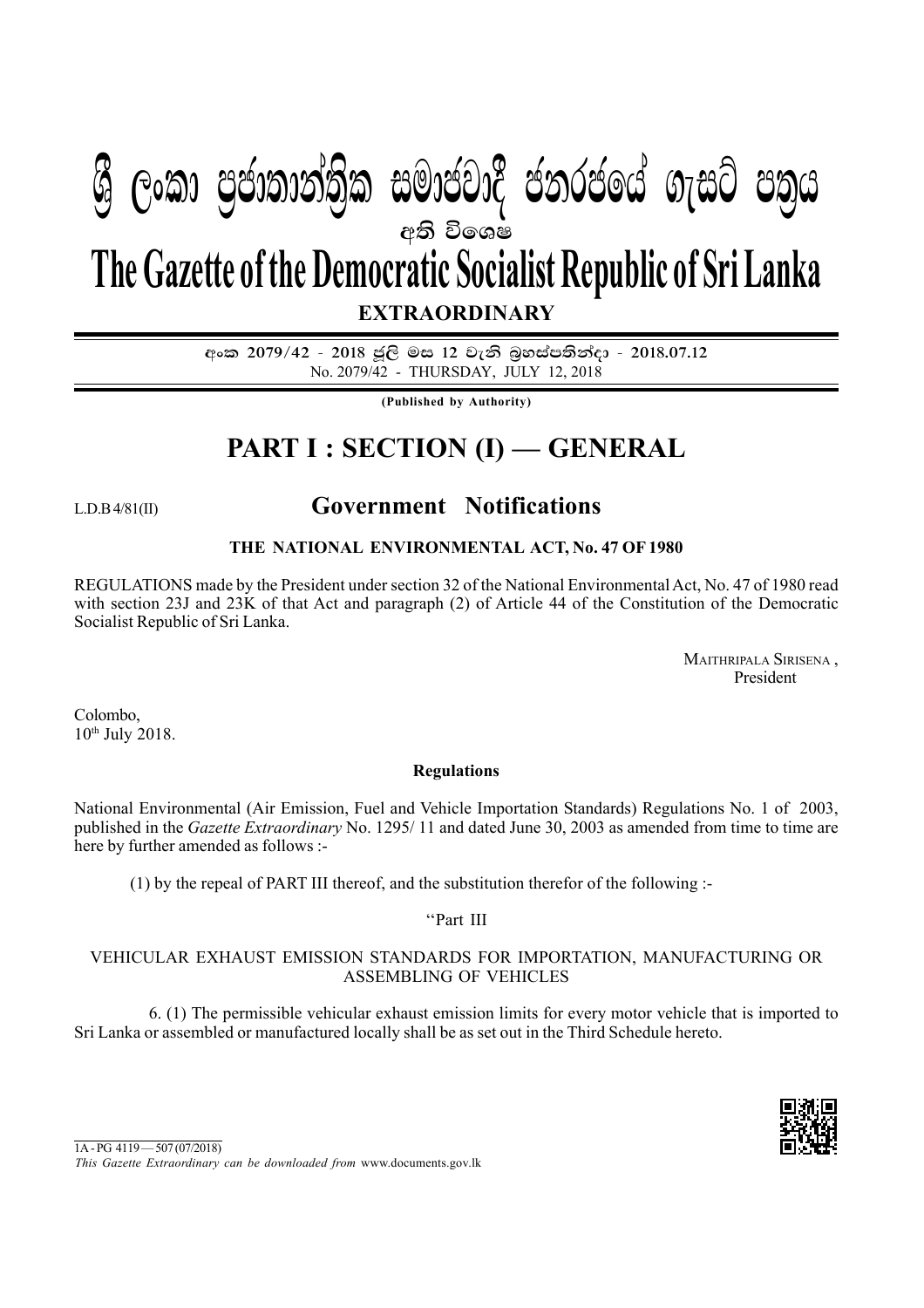$I$  කොටස : (I) ඡෙදය - ශීූ ලංකා පුජාතාන්තික සමාජවාදී ජනරජයේ අති විශෙෂ ගැසට් පතුය - 2018.07.12 PART I: SEC. (I) - GAZETTE EXTRAORDINARY OF THE DEMOCRATIC SOCIALIST REPUBLIC OF SRI LANKA - 12.07.2018 2A

(2) Every person who manufactures or assembles a motor vehicle or engine in Sri Lanka shall provide a certificate of conformity of type approval of the production and, minimum number of samples to be tested for providing the certificate of conformity shall be as set out in the Fourth Schedule hereto.

(3) Every person who imports a motor vehicle shall produce a certificate of compliance on vehicular exhaust emission standards issued by the manufacturer or any accredited vehicle emission testing center that has been accepted by the Import Export Control Department to the Sri Lanka Customs and the Commissioner General of Motor Traffic.

(4) Every person who assembles or manufactures a motor vehicle shall produce for every type of motor vehicle so produced or assembled a certificate of type approval on vehicular exhaust emission standards issued by any accredited vehicle emission testing center that has been accepted by the Department of Motor Traffic with the consent of the Central Environmental Authority to the Commissioner General of Motor Traffic.

(5) Every person who registers a motor vehicle shall produce a certified copy of type approval on vehicular exhaust emission standards issued by the manufacturer or any accredited vehicle emission testing center to the Commissioner General of Motor Traffic.

(6) No certificate issued under these regulations by an accredited vehicle emission testing center in respect of the vehicular exhaust emission levels for Carbon Monoxide (CO), Hydrocarbon (HC), Nitrogen Oxides (NOx), Particulate Matters (PM) and Hydrocarbon & Nitrogen Oxides (HC+NOx) shall be considered valid, unless the measuring equipment used to test and certify the compliance of the Vehicular Exhaust Emission Standards for Carbon Monoxide (CO), Hydrocarbon (HC), Nitrogen Oxides (NOx), Particulate Matters (PM) and Hydrocarbon & Nitrogen Oxides (HC+NOx) is in compliance with the method specified under the Third Schedule hereto.

(7) No certificate issued under these regulations by an accredited vehicle emission testing center in respect of the vehicular exhaust emission levels for Smoke Opacity, shall be considered valid unless the measuring equipment used to test and certify the compliance of the Vehicular Exhaust Emission Standards for Smoke Opacity, is in Compliance with the method specified under Third Schedule hereto.".

(2) by the repeal of the Third Schedule thereto , and the substitution therefor of the following :--

#### **''Third Schedule**

#### **Emission Standards applicable for vehicles and engines imported into Sri Lanka, and manufactured or assembled in Sri Lanka**

| Category of<br>vehicle                                    | Class and RM<br>of the Vehicle          | CO<br>g/km | HC<br>g/km | NOx<br>g/km | <b>Test</b>                 |
|-----------------------------------------------------------|-----------------------------------------|------------|------------|-------------|-----------------------------|
| Vehicle having<br>$GVW \le 2500$ kg or<br>up to six seats | All                                     | 1.00       | 0.1        | 0.08        | NEDC, MIDC or<br>equivalent |
| Vehicle having<br>$2500\text{kg} \leq \text{GVW}$         | Class I, $\leq$ 1305kg                  | 1.00       | 0.1        | 0.08        | NEDC, MIDC<br>or equivalent |
| $\leq$ 3500 kg or<br>above six seats                      | Class II, 1306 kg<br>$-1760 \text{ kg}$ | 1.81       | 0.13       | 0.10        | NEDC, MIDC<br>or equivalent |
|                                                           | Clss III, $\geq$ 1761<br>kg             | 2.27       | 0.16       | 0.11        | NEDC, MIDC<br>or equivalent |

#### **Table 1 : Emission Standards for Petrol Vehicles having GVW < 3500 kg**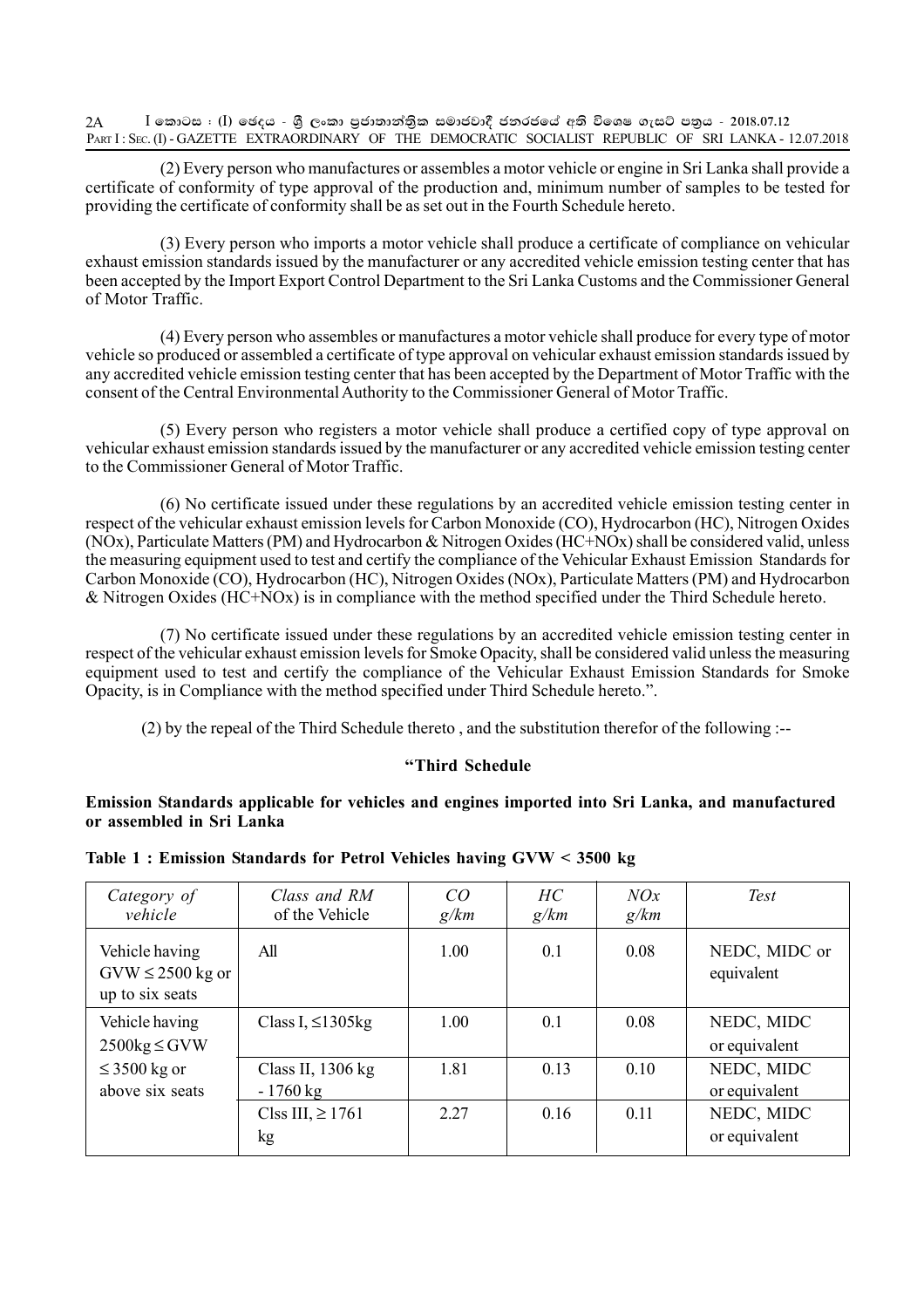$I$  කොටස : (I) ඡෙදය - ශී ලංකා පුජාතාන්තික සමාජවාදී ජනරජයේ අති විශෙෂ ගැසට් පතුය - 2018.07.12 PART I: SEC. (I) - GAZETTE EXTRAORDINARY OF THE DEMOCRATIC SOCIALIST REPUBLIC OF SRI LANKA - 12.07.2018 3A

- (a) GVW means gross vehicle weight
- (b) RM means reference mass of a vehicle
- (c) NEDC means New European Driving Cycle
- (d) MIDC means Modified Indian Driving Cycle

#### **Table 2 : Emission Standards for Diesel Vehicles having GVW < 3500 kg**

| Category of<br>vehicle                                     | Class and RM<br>of the Vehicle | $CO$ g/km | $HC+NOx$<br>g/km | NOx<br>g/km | PM<br>g/km | <b>Test</b>                    |
|------------------------------------------------------------|--------------------------------|-----------|------------------|-------------|------------|--------------------------------|
| Vehicle having<br>$GVW \leq 2500$ kg or<br>up to six seat  | All                            | 0.50      | 0.30             | 0.25        | 0.025      | NEDC/<br>MIDC or<br>equivalent |
| Vehicle having<br>$2500kg \leq$ GVW $\leq$<br>$3500$ kg or | Class I, $\leq$ 1305kg         | 0.50      | 0.30             | 0.25        | 0.025      | NEDC/<br>MIDC or<br>equivalent |
| above six seats                                            | Class II, 1306kg -<br>1760 kg  | 0.63      | 0.39             | 0.33        | 0.040      | NEDC/<br>MIDC or<br>equivalent |
|                                                            | Class III, $\geq$ 1761<br>kg   | 0.74      | 0.46             | 0.39        | 0.060      | NEDC/<br>MIDC or<br>equivalent |

(a) GVW means gross vehicle weight

(b) RM means reference mass of a vehicle

(c) NEDC means New European Driving Cycle

(d) MIDC means Modified Indian Driving Cycle

#### **Table 3 : Mass Emission Standards for Petrol Two Wheelers**

Part I : Category and classification of vehicles.

| Category   | Classification of category                                                                                                                      |
|------------|-------------------------------------------------------------------------------------------------------------------------------------------------|
| Category 1 | 50 cc < Engine capacity < 150 cc and $V_{\text{max}}$ $\leq$ 50 km/h<br>or Engine capacity < 150 cc and 50 km/h $\lt V_{\text{max}}$ < 100 km/h |
| Category 2 | Engine capacity < 150 cc and 100 km/h $\leq$ V <sub>max</sub> < 115 km/h<br>or Engine capacity $\geq 150$ cc and V <sub>max</sub> < 115 km/h    |
| Category 3 | Any two wheeler having 115 km/h $\leq$ V <sub>max</sub> $<$ 130 km/h                                                                            |
| Category 4 | Any two wheeler having 130 km/h $\leq$ V <sub>max</sub> $<$ 140 km/h                                                                            |
| Category 5 | Any two wheeler having $V_{\text{max}} \ge 140 \text{ km/h}$                                                                                    |

(a)  $V_{\text{max}}$  means maximum velocity of two wheeler<br>(c) Regulation provided that two wheeled vehicle 1 Regulation provided that two wheeled vehicle fitted with a diesel engine, the emission standards specified for diesel three wheelers in part II; Table 4 of this schedule shall be applied.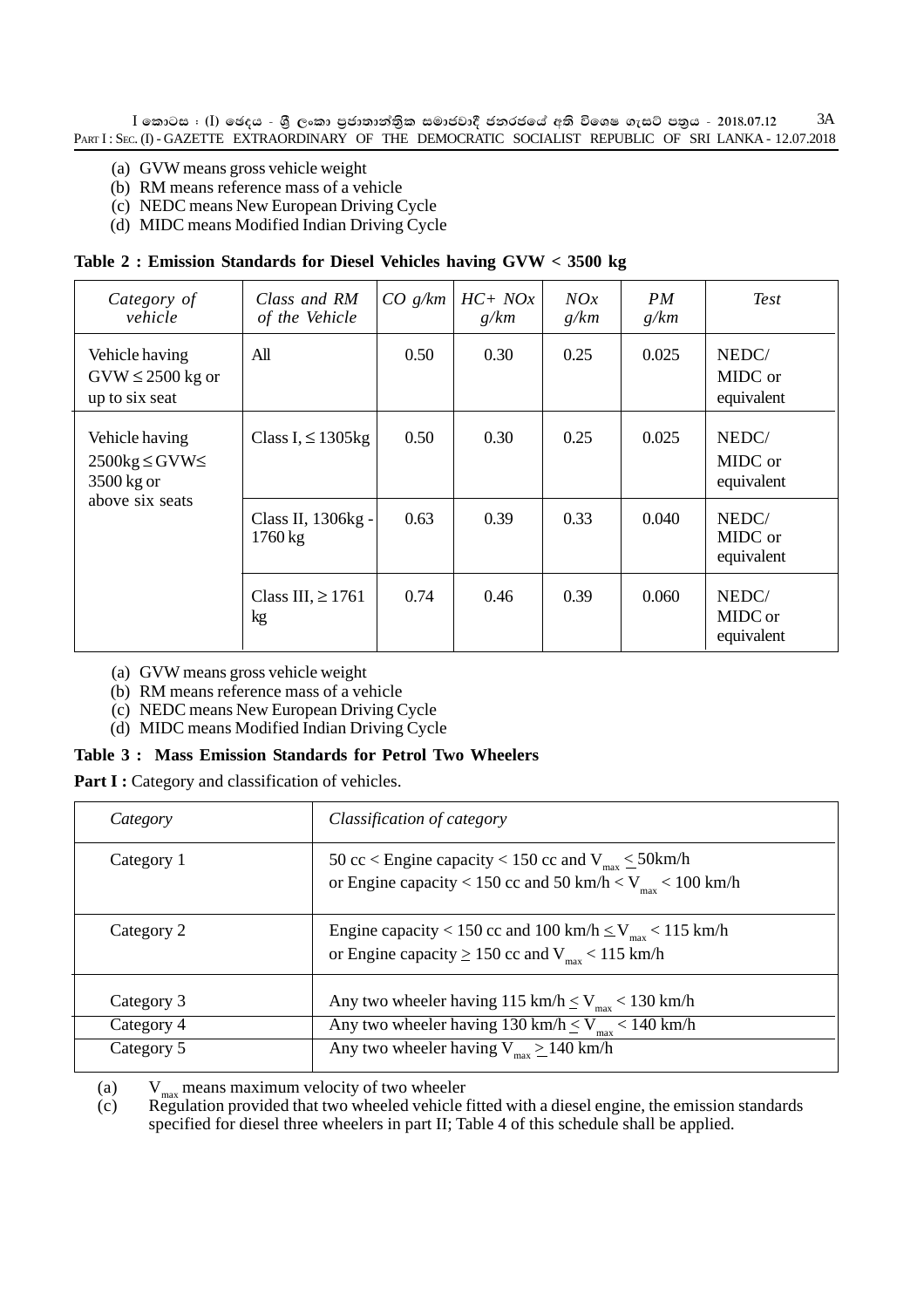$I$  කොටස : (I) ඡෙදය - ශීූ ලංකා පුජාතාන්තික සමාජවාදී ජනරජයේ අති විශෙෂ ගැසට් පතුය - 2018.07.12 PART I: SEC. (I) - GAZETTE EXTRAORDINARY OF THE DEMOCRATIC SOCIALIST REPUBLIC OF SRI LANKA - 12.07.2018 4A

#### Part II : Mass Emission Standards

| Category of<br>the Vehicle | CO<br>(g/km) | NOx<br>(g/km) | evaporative<br>emission<br>complies with<br>$2 g/ \text{test}$ | $HC + NOx$ (g/km)<br>evaporative<br>emission<br>complies wirth<br>$6g/$ test |
|----------------------------|--------------|---------------|----------------------------------------------------------------|------------------------------------------------------------------------------|
| Category 1 and 2           | 1.403        | 0.39          | 0.79                                                           | 0.59                                                                         |
| Category 3                 | 1.970        | 0.34          | 0.67                                                           | 0.47                                                                         |
| Category 4 and 5           | 1.970        | 0.20          | 0.40                                                           | 0.20                                                                         |

Applicable test for determination of mass emissions shall be World Harmonized Motorcycle Test Cycle (WMTC)

Part III : Mass Emission standards for two wheelers where engine capacity equal or less than 50 cc and V<sub>max</sub> equal or less than 50 km/h

| Description                |      | $HC + NOx$ |
|----------------------------|------|------------|
| Standard $(g/km)$          | 0.75 |            |
| Deterioration Factors (DF) |      |            |

Applicable test for determination of mass emissions shall be World Harmonized Motorcycle Test Cycle (WMTC)

#### **Table 4 : Mass Emission Standards for Three Wheelers**

Part I ; Mass Emission standards for Three wheelers fitted with petrol engine

| Description          | CO   | $HC + NOx$                                              |                                                        |  |  |  |
|----------------------|------|---------------------------------------------------------|--------------------------------------------------------|--|--|--|
|                      |      | evaporative<br>emission<br>complies with<br>$2$ g/ test | evaporative<br>emission<br>complies wirth<br>$6g$ test |  |  |  |
| Standard $(g/km)$    | 0.94 | 0.94                                                    | 0.74                                                   |  |  |  |
| Deterioration Factor | 12   | 12                                                      | 12                                                     |  |  |  |

(a) Applicable test for determination of mass emissions shall be WMTC or Indian Drive Cycle (IDC)

(b) Determination of evaporative emissions; hot soak lost test : one hour and Diurnal lost test : one hour

**Part II**; Mass Emission Standards for Three wheelers fitted with Diesel (compression ignition) engine

| Description          | CC.  | $HC+NOx$ | PM     |
|----------------------|------|----------|--------|
| Standard $(g/km)$    | 0.38 | 0.38     | 0.0425 |
| Deterioration Factor | 1.1  | l.O      |        |

Applicable test for determination of mass emissions shall be WMTC or Indian Drive Cycle (IDC)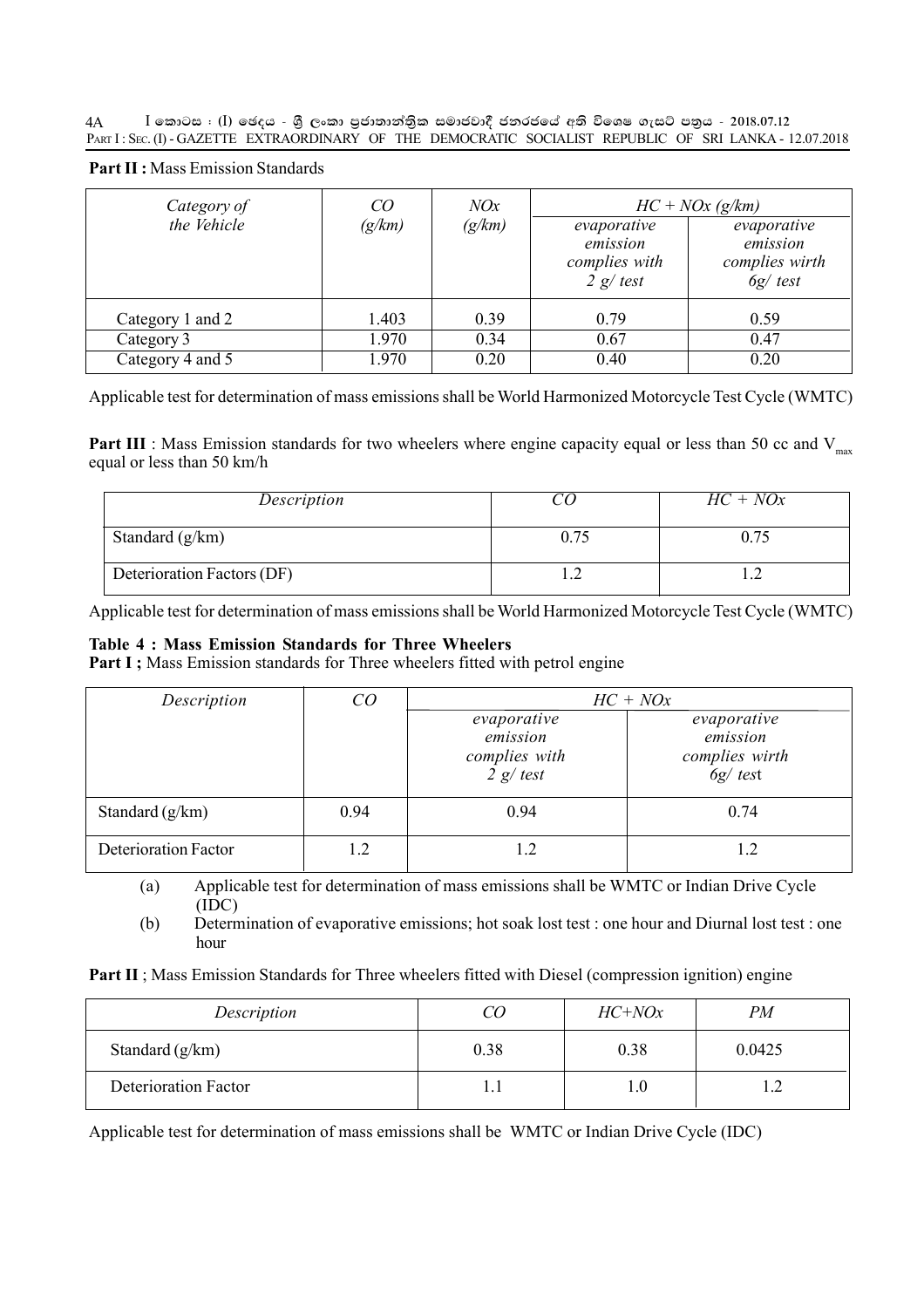$I$  කොටස : (I) ඡෙදය - ශීූ ලංකා පුජාතාන්තිුක සමාජවාදී ජනරජයේ අති විශෙෂ ගැසට් පතුය - 2018.07.12 PART I: SEC. (I) - GAZETTE EXTRAORDINARY OF THE DEMOCRATIC SOCIALIST REPUBLIC OF SRI LANKA - 12.07.2018 5A

**Part III**; Mass Emission standards for Three wheelers fitted with compressed natural gases (CNG) or liquefied petroleum gas (LPG) engine

| Description                 | CO   | $HC+NOx$ |
|-----------------------------|------|----------|
| Standard $(g/km)$           | 0.94 | 0.94     |
| <b>Deterioration Factor</b> |      |          |

Applicable test for determination of mass emissions shall be WMTC or Indian Drive Cycle (IDC)

**Table 5 : Emission Standards for Heavy vehicles and Haavy Engines**

| Category of<br>Vehicle                                               | CO<br>g/kWh | <b>THC</b><br>g/kWh | $CH_{\Lambda}$<br>g/kWh | NOx<br>g/kWh | PM<br>g/kWh | <i><b>Smoke</b></i><br>$m^{-1}$ | <b>Test</b><br>cycle |
|----------------------------------------------------------------------|-------------|---------------------|-------------------------|--------------|-------------|---------------------------------|----------------------|
| Diesel vehicles<br>with $GVW>$<br>3500 <sub>kg</sub>                 | 1.5         | 0.46                | N/A                     | 3.5          | 0.02        | 0.5                             | <b>ESC</b>           |
| CNG or LPG or<br>other vehicles<br>with $GVW>$<br>3500 <sub>kg</sub> | 4.0         | N/A                 | 1.1                     | 3.5          | 0.03        | N/A                             | <b>ETC</b>           |

(a) Smoke means free acceleration smoke opacity per meter  $(m^{-1})$ 

(b) ESC means engine steady state cycle

(c) ETC means engine transient state cycle

(d) THC means total hydrocarbon

#### **Table 6 : Emission Standards for Construction Equipment Vehicles**

| <b>Equipment Power</b><br>category | CO<br>g/kWh | $HC+$<br>NOx<br>$g/k$ Wh | PM<br>g/kWh | <b>Smoke</b><br>$m^{-1}$ | Test cycle      |
|------------------------------------|-------------|--------------------------|-------------|--------------------------|-----------------|
| kW < 8                             | 8.0         | 7.5                      | 0.8         | 3.25                     | ISO 8178-4      |
| $8 \leq$ kW $< 19$                 | 6.6         | 7.5                      | 0.8         | 3.25                     | " $C1$ " 8 mode |
| $19 \leq$ kW < 37                  | 5.5         | 7.5                      | 0.6         | 3.25                     | cycle for       |
| $37 \leq {\rm kW} \leq 75$         | 5.0         | 4.7                      | 0.4         | 3.25                     | variable speed  |
| $75 \leq$ kW < 130                 | 5.0         | 4.0                      | 0.3         | 3.25                     | engines, or     |
| $130 \leq kW$                      | 3.5         | 4.0                      | 0.2         | 3.25                     | ISO 8178-4      |
|                                    |             |                          |             |                          | " $D2$ " 5 mode |
|                                    |             |                          |             |                          | cycle for       |
|                                    |             |                          |             |                          | constant speed  |
|                                    |             |                          |             |                          | engines         |

Smoke means smoke opacity of 80% of full load per meter (m<sup>-1</sup>)".